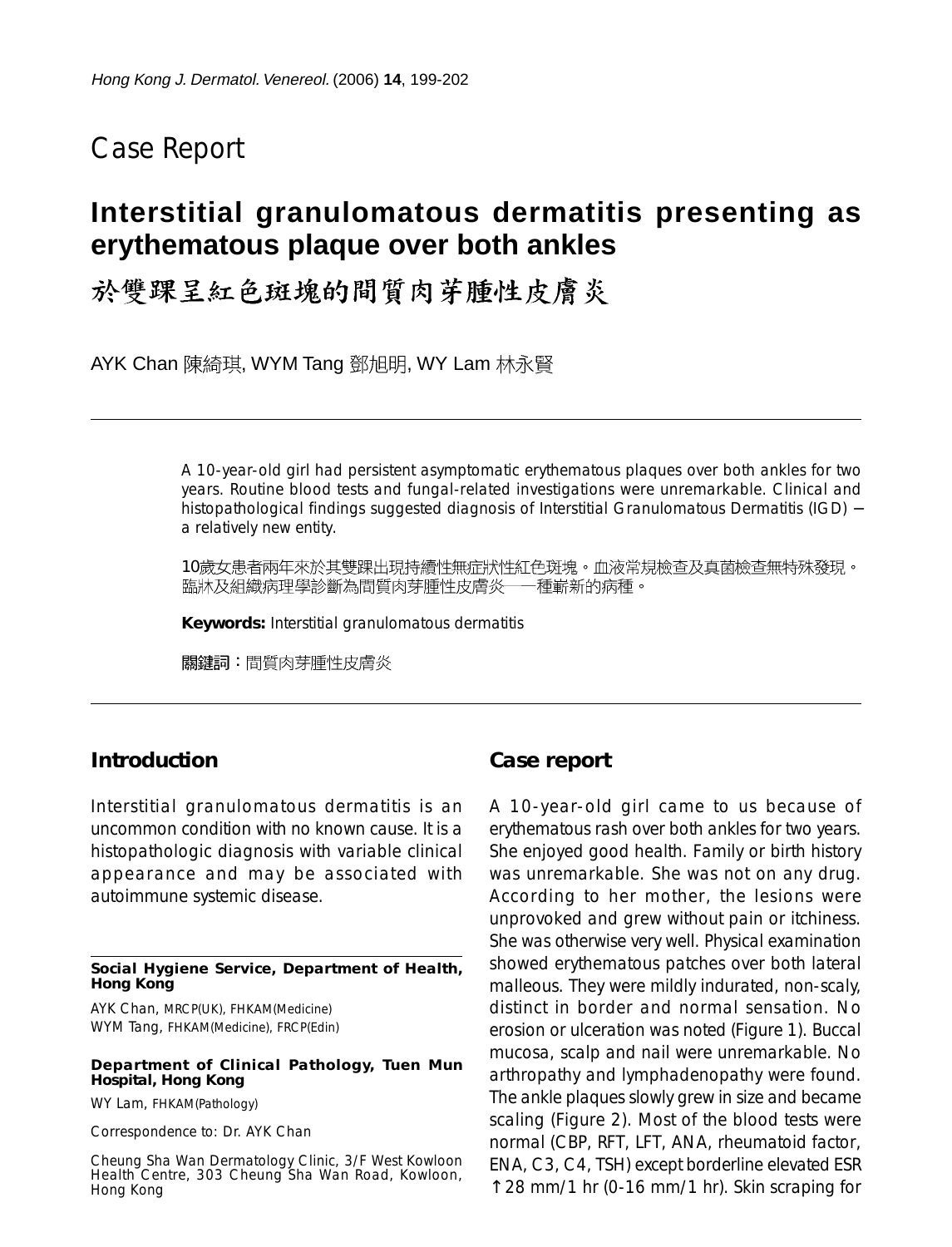

Figure 1. Close up view of lesions over both ankles.



**Figure 2**. Close up view of same lesions half year later.

fungal element and culture were negative. Radiography of chest was normal.

The brevity of characteristic dermatological change coupled with almost completely normal blood profiles have made this skin lesion difficult to diagnose. Common differentials such as chronic eczema, psoriasis and tinea infection are entitles cannot be overlooked. However, all of the above are not in total conformity with what our patient had. For instance, it is usually itchy in eczema. Absence of silver scaling does not support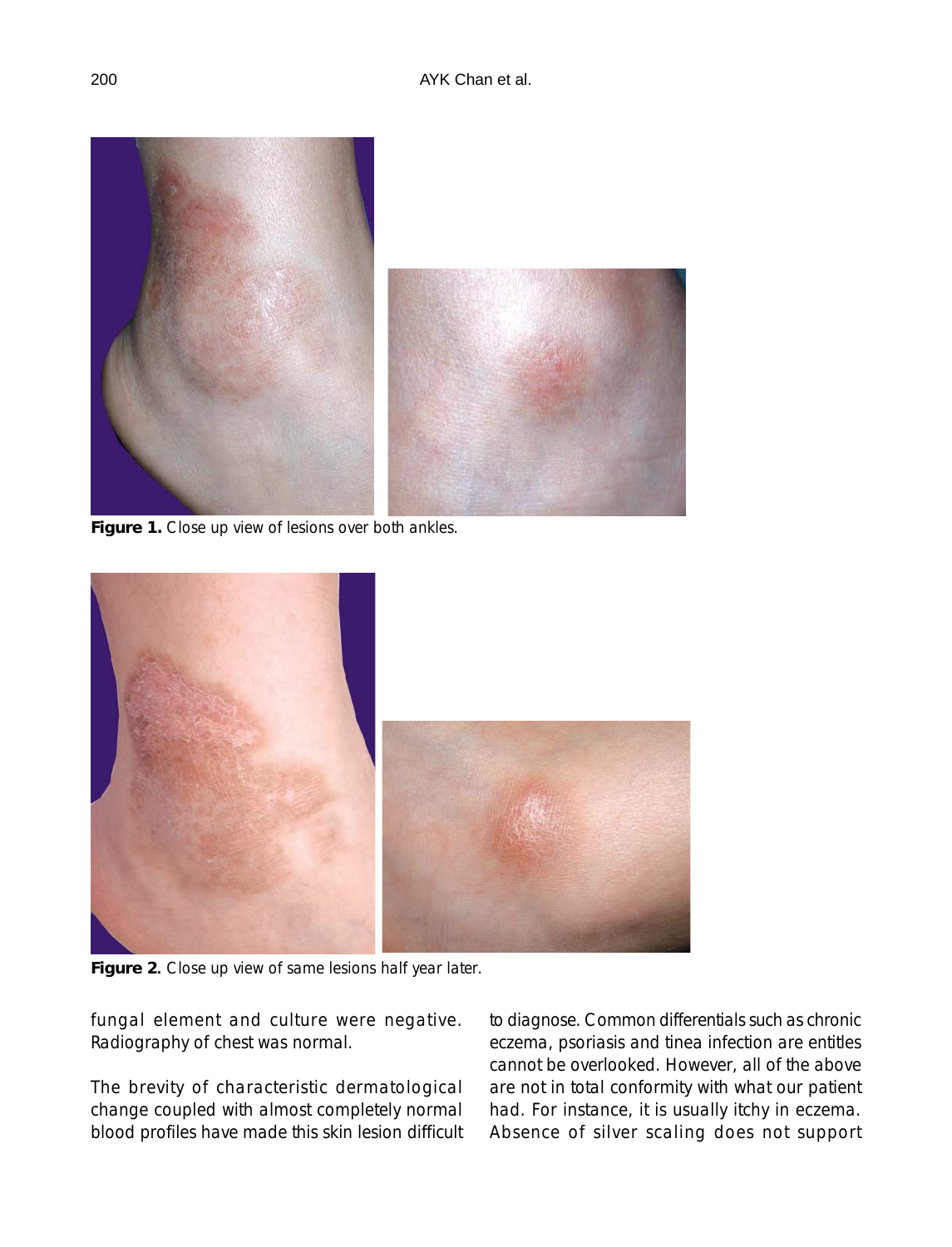This lesion could not be classified within the scope of any common disease categories and likely to be something unusual. The rare counterparts include granulomatous dermatitis such as inflammatory dermatosis associated with connective tissue disease, necrobiosis lipoidica diabeticorum, granuloma annulare in erythematous or patch variant, mycosis fungoides and inflammatory stage of morphea.

An incisional biopsy from lesion of the right ankle was performed. It showed loosely organised aggregates of histiocytes both in the superficial dermis and deep dermis. There was also nonspecific interstitial inflammatory infiltrate. Small area of karyorrhexis associated with neutrophils was also noted. There was no evidence of fungal infection (Figures 3 & 4). These were compatible with interstitial granulomatous dermatitis.

## **Discussion**

Interstitial granulomatous dermatitis (IGD) was first described by Ackerman in 1983<sup>1</sup> and was associated with cutaneous cord and arthritis.2 It is an uncommon histopathologic diagnosis with variable clinical appearance. IGD with plaques describes the salient clinical and histopathologic features common to a distinctive group of patients, mostly women, who have rheumatoid polyarthralgia along with abnormal serologic findings, often related to systemic autoimmune disease.2 Chu et al and Sangueza et al favor unifying IGD and redefining it as palisaded neutrophilic granulomatous dermatitis (PNGD).3,4 However, other authors disagree. IGD is a separate entity because of its polymorphic clinical presentation in comparison with PNGD and there is no evidence of leukocytoclastic vasculitis at histopathologic assessment of IGD.<sup>5,6</sup>

The pathogenesis is mainly unknown and is postulated that the inciting event is the deposition of immune complexes in the dermal vessels with activation of complement and neutrophil which lead to damage to dermal collagen and eventually the granulomatous inflammation.2

The clinical signs in the skin are variable, consisting of asymptomatic multiple erythematous plaques with indistinct borders, mainly involving the lateral chest wall and medial thighs in a bilateral and somewhat symmetric distribution. Cutaneous cord or subcuaneous linear band that resembles a rope



**Figure 3.** H&E Original magnification x 20.



**Figure 4.** H&E Original magnification x 200.